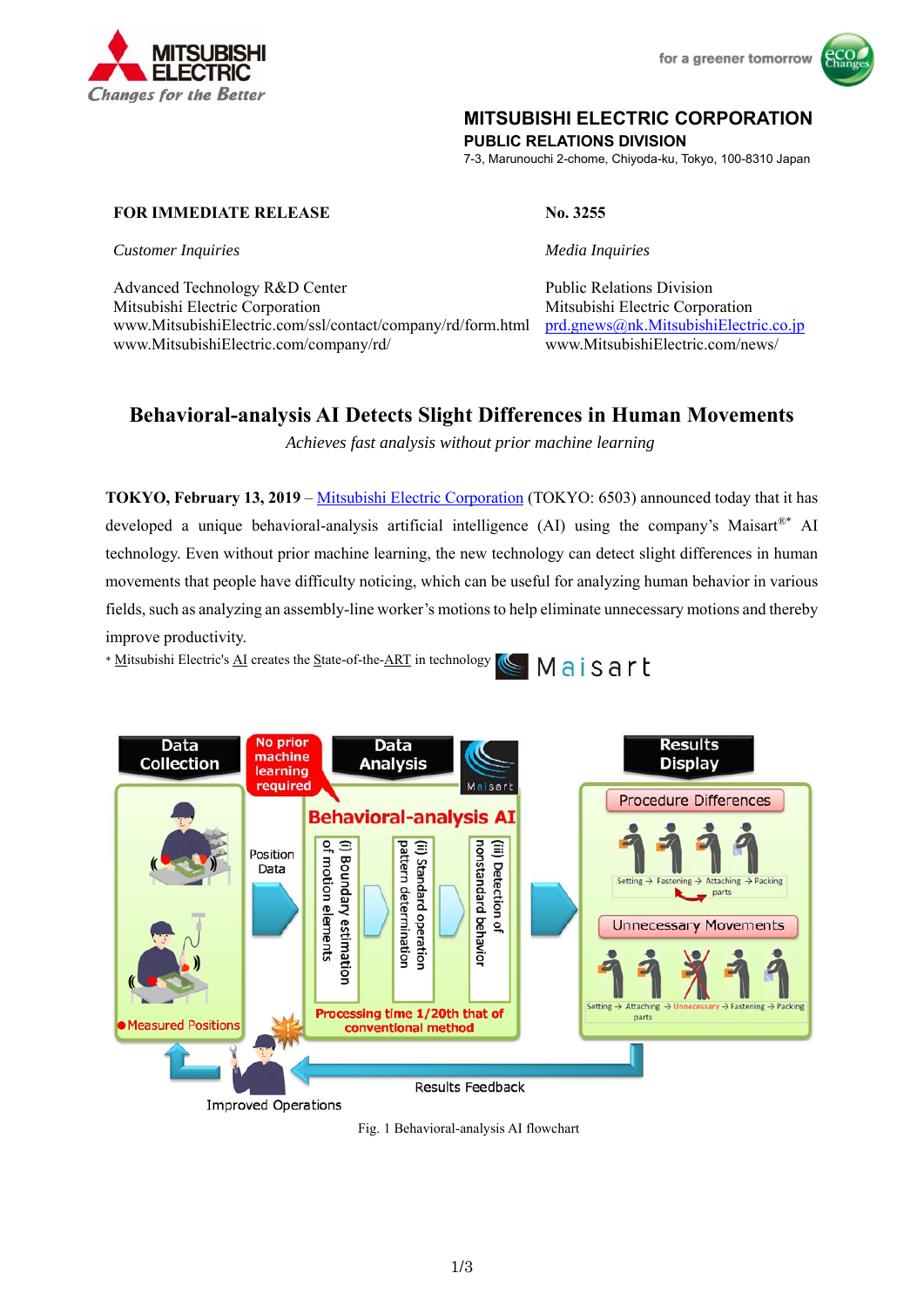# **Main Features**

#### *1) Achieves fast processing without prior machine learning*

- Processes behavioral analysis at high speed, within a few seconds or few minutes, less than 1/20th of the time required by the company's conventional AI method.

The new technology analyzes human movements immediately after collecting required measurement data, focusing on similarities in repeated movements. The technology is easy to apply at work sites because, unlike conventional behavior-analysis AI, it doesn't require machine learning involving huge amounts of teaching data that must be introduced manually. Behavioral analysis can be performed at high speed, within just a few seconds or minutes, which is less than 1/20th of the time required for the company's conventional method. Analysis can be performed quickly at work sites to provide rapid feedback on improving workers' efficiency.

#### *2) Detects slight differences in each person's motions to identify unnecessary motions*

- Using position data to measure human movements, it estimates the boundaries between motions (operating elements), determines standard motion patterns for each person, and then detects deviations from these standard patterns, such as slightly different or unnecessary motions.
- On assembly lines, it can be used as a tool to help workers master optimal motions and thereby raise efficiency for improved productivity.

When analyzing assembly work performed in factories, the technology uses sensors to measure the threedimensional positioning of both hands of a worker. This data makes it possible to detect non-standard motions such as slight procedural differences or unnecessary motions. In the beginning, the AI pays attention to motions repeated in a given order, such as attaching a part and screwing it into place. It divides the measurement data equally as the initial value and temporarily sets boundaries for each motion (motions expressed in different colors in Fig. 2). Next, it extracts the waveform for each motion and compares it with the measurement data to update and determine the motion boundaries. Estimated motions are aligned to automatically determine standard motion patterns. Finally, by comparing the motion pattern extracted from measurement data with the standard motion pattern, it can detect non-standard motions.

#### **Future Developments**

Mitsubishi Electric will continue developing its behavioral-analysis technology by conducting tests at the company's own factories. In addition, applications in various fields other than factories will be explored by leveraging the technology's capability to function without prior machine learning.